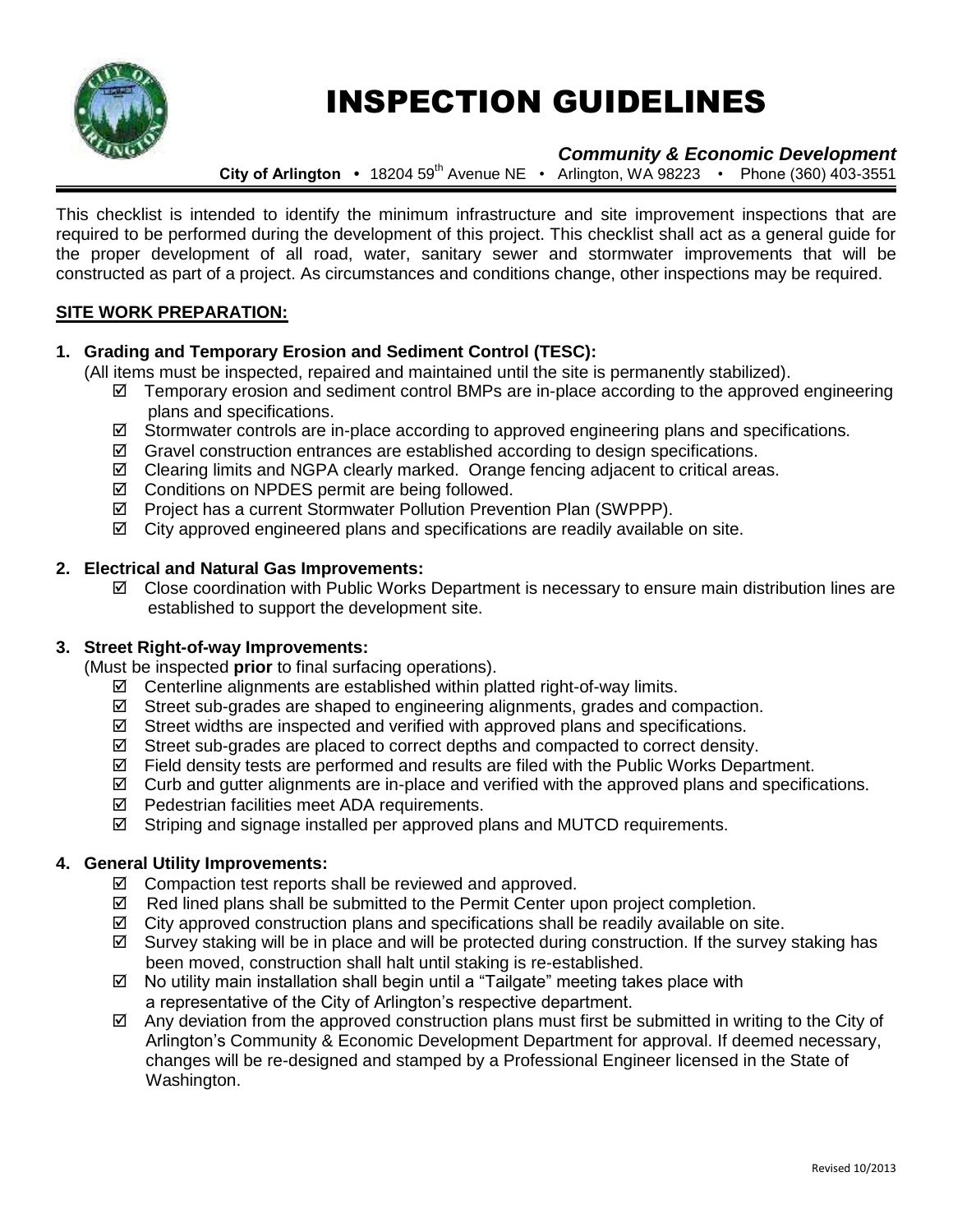#### **5. Storm Drainage Improvements:**

(\* items must be inspected prior to final backfilling operations)

- ⊠ Storm drainage alignment and catch basin locations stacked. Catch basins that will be placed at low points must be identified.\*
- $\boxtimes$  Storm drainage pipe, catch basins and culverts installed.\*
- $\boxtimes$  Detention, infiltration and water quality facilities installed per approved plan.\*
- $\boxtimes$  Infiltration base soil approved by Inspector prior to construction of infiltration facility.
- $\boxtimes$  Catch basin grout, adjustment risers, and frames approved.
- $\boxtimes$  Catch basin frames and grates adjusted to final grade.
- $\boxtimes$  Yard drains installed in low points.
- $\boxtimes$  Testing of amended soils or certification of supplier.

#### **6. Sanitary Sewer Improvements:**

(\* items must be inspected **prior** to final backfilling operations)

- $\boxtimes$  Sewer line alignment and manhole locations staked.
- $\boxtimes$  Sewer main installed\*
- $\boxtimes$  Sewer manholes installed\*
- $\boxtimes$  External grout on manhole seams, adjustment rings, and frames approved\*
- $\boxtimes$  Sewer locate tape installed\*
- Sewer CCTV performed and video and report provided to Inspector
- $\boxtimes$  Sewer air test performed and approved
- $\boxtimes$  Manhole covers adjusted to final grade\*

#### **7. Waterline Improvements:**

- **8.** (\* items must be inspected **prior** to final backfilling operations)
	- $\boxtimes$  All mains, valves, meters, bends, tees and other appurtenances are placed according to approved plans.\*
	- $\boxtimes$  Fire hydrants are properly placed and connected correctly to water mains.\*
	- $\boxtimes$  Pressure tests will be performed in the presences of a COA Water Department Representative.
	- $\boxtimes$  Flushing of mains and bacteriological samples will be done by COA Water Department.
	- All Cross Connection requirements are met per WAC 246-290-490.

#### **9. Miscellaneous Improvements:**

- $\boxtimes$  Landscaping and irrigation are installed per approved landscape plan.
- $\boxtimes$  Park and playground is installed per approved plan and inspected by playground specialist.
- $\boxtimes$  Mailboxes are installed per plan approved by Postmaster.

# *\*Notice to Developer:*

*Do not cover or conceal any items listed above until it has passed inspection!*